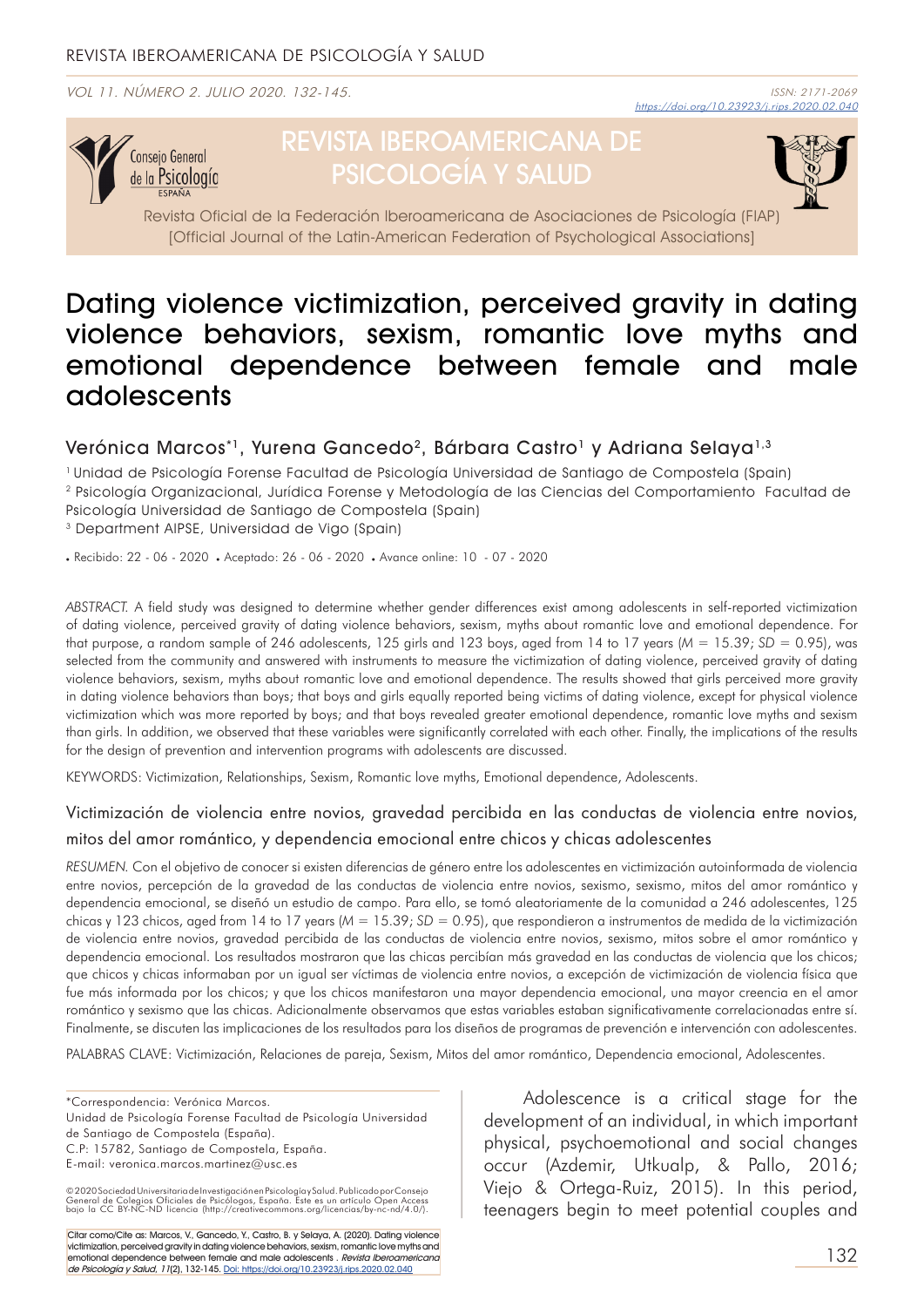experience romantic relationships (Connolly & McIsaac, 2009; Tuval-Mashiach, Walsh, Harel, & Shulman, 2008). However, these relationships are not always positive, sometimes violent dynamics and abusive behaviour can develop within them. Dating Violence has been defined as "as physical, sexual, psychological or emotional aggression in a courtship relationship to control, dominate, or feel superior in the relationship" made up of adolescents or youth (Centers for Disease Control and Prevention [CDCP], 2007). The Spanish National Institute of Statistics (INE) alerted about the high number of complaints regarding this type of violence by minors, reaching 653 in 2017 and 677 in 2018 (INE, 2018). Internationally, the levels of violence received in courtship range from 0.4% to 57.3% for physics, between 8.5% and 95.5% for psychological and between 0.1% and 64.6% for sexual. In terms of violence, these figures range from 3.8% to 41.9% for physics, from 4.2% to 97% for psychological and from 1.2% to 58.8% for sexual (Rubio-Garay et al., 2017). This discrepancy in prevalence rates is due to the taking of different definitions of violence in adolescent courtship, and by extension, to the use of also different measures (Gallego, Novo, Fariña, & Arce, 2019), although it is currently considered a highly prevalent phenomenon (Rubio-Garay, López-González, Carrasco, & Amor, 2017; Yanez-Peñúñuri, Martínez-Gómez & Rey-Anacona, 2019; Wincentak, Connolly, & Card, 2017).

Unlike violence between adult couples, violence in teenage courtship is characterized by the dual role of aggressor and victim that many adolescents play in their love relationships (Marcos, Gancedo, Selaya, & Novo, 2019; Moral, García, Cuetos, & Sirvent, 2017; Carrascosa, Cava & Buelga, 2018; Elder, Monks, Sánchez, & Ortega-Ruiz, 2016). Therefore, the researchers warn of reciprocity in the execution of violent acts by both members of the couple (Alegria & Rodriguez, 2015; Moral et al., 2017; Rubio-Garay, Carrasco, Amor, & López-González, 2015). Although in DV the different types of physical, psychological and sexual violence occur simultaneously (Alegria & Rodriguez, 2015; Rubio-Garay et al., 2017), the prevalence of different forms is not the same

for both genders. Like this, boys tend to exercise more sexual violence (Rubio-Garay et al., 2017), while girls more perpetuate psychological violence (Alegría & Rodríguez, 2015). As for physical violence, there are no conclusive results, as some studies indicate that in more done by boys (Rubio-Garay et al., 2017), while others point out otherwise (Rey-Anacona, 2013).

In addition, adolescents who are involved in intimate partner violence experience consequences at the physical, relational and behavioral level (Cava, Buelga, & Tomás, 2018; Foshee et al., 2016; Vagi, O'Malley, Basile, & Vivolo-Kantor, 2015), such as anxiety, under self-concept and depression, among others (Carrascosa, Cava & Buelga, 2016; Carrascosa et al., 2018). Studies warn that this type of damage can be transferred to adulthood (Exner-Cortens, Eckenrode & Rothman, 2013; Sunday et al., 2011), being a risk factor for future aggressions in the adult couple (Rubio-Garay, Ortiz & García-Rodríguez, 2019). On the other hand, those young people who are able to maintain positive intimate relationships present greater adaptation and satisfaction in their adult stage (Adamczyk & Segrin 2016).

Based on the above, it can be said that the processes of victimization between adolescents and young people in their relationships represent a serious social and public health problem (Kings, Foshee, Niolon, Reidy, & Hall, 2016; Rothman & Xuan, 2013; Soller, Copp, Haynie, & Kuhlemeier, 2020), whose analysis must be approached from a gender perspective through an analysis of cognitions that can act as underlying explanatory mechanisms of violent behavior (Nava-Reyes, Rojas-Solís, Greathouse, & Morales, 2018; Novo, Fariña, Seijo, & Arce, 2012).

#### •PERCEIVED GRAVITY OF DATING VIOLENCE BEHAVIORS

According to the Gender Schema Theory (Bem, 1981), within the framework of the Socio-Cultural Feminist Theory, the dichotomization of the masculine and the feminine gives rise to the creation of gender schemes, cognitive constructs that are internalized from early childhood, with differential and unique characteristics for men and women, which are decisive for the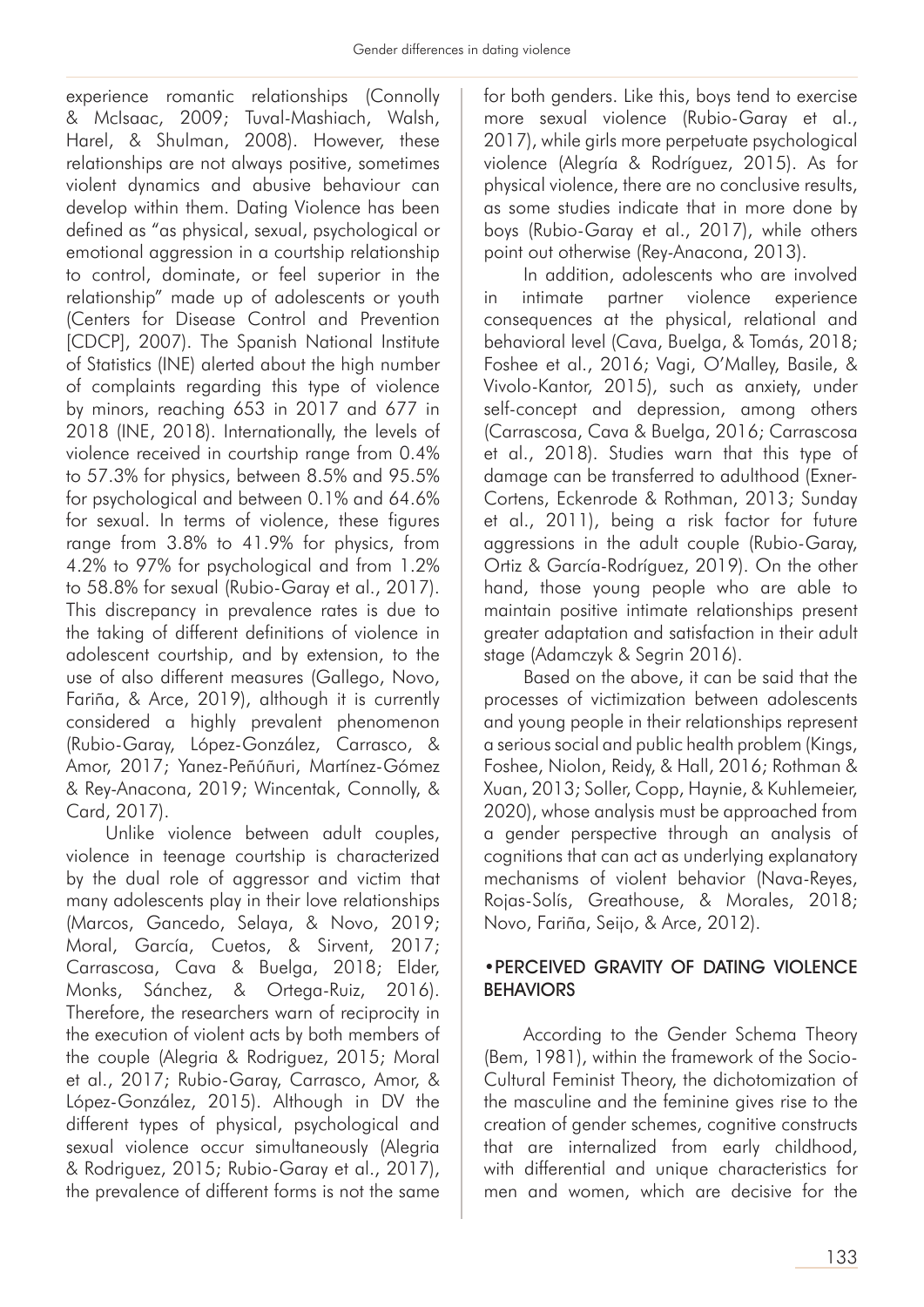development of individuals. In this way, they will process the information in different ways, leading them to different experiences of the same events (Bem, 1981, 1983). Gender schemes can therefore affect perceptions of violence, the most consistent with the male and socially most accepted role of men (Bem, 1981). Likewise, the role of the female gender is linked with qualities such as submission and passivity, versus the masculine, which relates to strength, aggression and dominance (Hyde, 2005; McHugh & Frieze, 1997; Reyes et al., 2016). From this positioning, men value violence as less problematic than women, which leads to them having less sense of gravity about those behaviors that constitute violence in relationships (Hamby & Jackson, 2010) and, consequently, that they accept to a greater extent violence against girls (Dardis, Edwards, Kelley, & Gidycz, 2013, 2015; Hamby & Jackson, 2010). The perceived gravity of dating violence behaviors could be a key element in preventing victimization and yet this relationship has been poorly investigated (Ameral, Reed, & Hines, 2017; Sánchez, Sobral, & Seijo, 2016).

## •SEXIST BELIEFS AND ROMANTIC LOVE MYTHS

Gender schemes, in their relationship to cognitive aspects, affect each person's beliefs and, consequently, to the links between women and mens (Nava-Reyes et al., 2018; Novo, Herbon, & Amado, 2016). Specifically, sexist attitudes form part of the basis of courtship relationships among oung people. According to Glick and Fiske's Theory of Ambivalent Sexism (1996, 1999, 2001), there is a differentiation of power in relations between women and men, where sexist attitudes have considerable ambivalence on the part of each sex towards the other. Under this theory, sexism is a multidimensional construct, the result of the combination of hostile sexism, characterized by assuming a stereotypical and negative view of women as inferior; and benevolent sexism, based on considering weak women, in need of the protection of men (Glick & Fiske, 1996, 1999, 2001). According to this, teenagers who exhibit sexist attitudes maintain behaviors prone to intimate partner violence (Rey-Anacona, Cruz, Jimenez, & Guajardo 2017; Fernández-Fuertes, Carcedo, Orgaz, &

Fuertes, 2018), presenting higher sexism scores the boys (Pradas & Perles, 2012). In addition, research based on this positioning suggests that people who support sexist attitudes have a greater acceptance of myths than those who do not (Camplá, Novo, Sanmarco, & Arce, 2019).

Among the strongly ingrained and socially accepted beliefs that can be held about love (Yela, 2003) are the myths of romantic love, such as "love can do everything" or 'jealousy are a test of love'. These beliefs minimize the perception of aggression within the couple, as many teenagers justify violence through them (Ferrer, Bosch, & Navarro, 2010; Martínez-León, Mathes, Avendaño, Peña, & Sierra, 2018; Rodríguez-Castro, Lameiras-Fernández, Carrera-Fernández, & Vallejo-Medina, 2013). In this way, sexist myths and attitudes can be flattering elements of the continuity and permanence of violence in courtship (Rubio-Garay et al., 2015). However, the results are also contradictory in terms of gender differences, some studies indicate that they have higher prevalence of myths (Bisquert-Bover, Giménez-García, Gil-Juliá, Martínez-Gómez, & Gil-Llario, 2019), other research reflects that it is the girls who have the greatest adherence to myths (Bosch et al., 2010; Moroccan & Cervera, 2014).

## •EMOTIONAL DEPENDENCE

Management of management and emotional expression is essential in promoting positive and healthy relationships (Morrish, Rickard, Chin & Vella-Brodrick, 2018). However, adolescence is a period characterized mainly by difficulty controlling emotions, especially in loving relationships. The concept of emotional dependence has been widely examined in the field of violence on adolescent partners (Cañete & Díaz, 2019; Moral et al., 2017; Urbiola & Estevez, 2015). This term refers to an extreme need for affection from one person to another (Pradas & Perles, 2012). Within the context of the couple, dependents do not imagine their existence without their partner, which causes a great deal of inappropriate behaviors as long as the relationship does not end (Izquierdo & Gómez-Acosta, 2013; Skvortsova & Shumskiy, 2014). In this sense, adolescents who reflect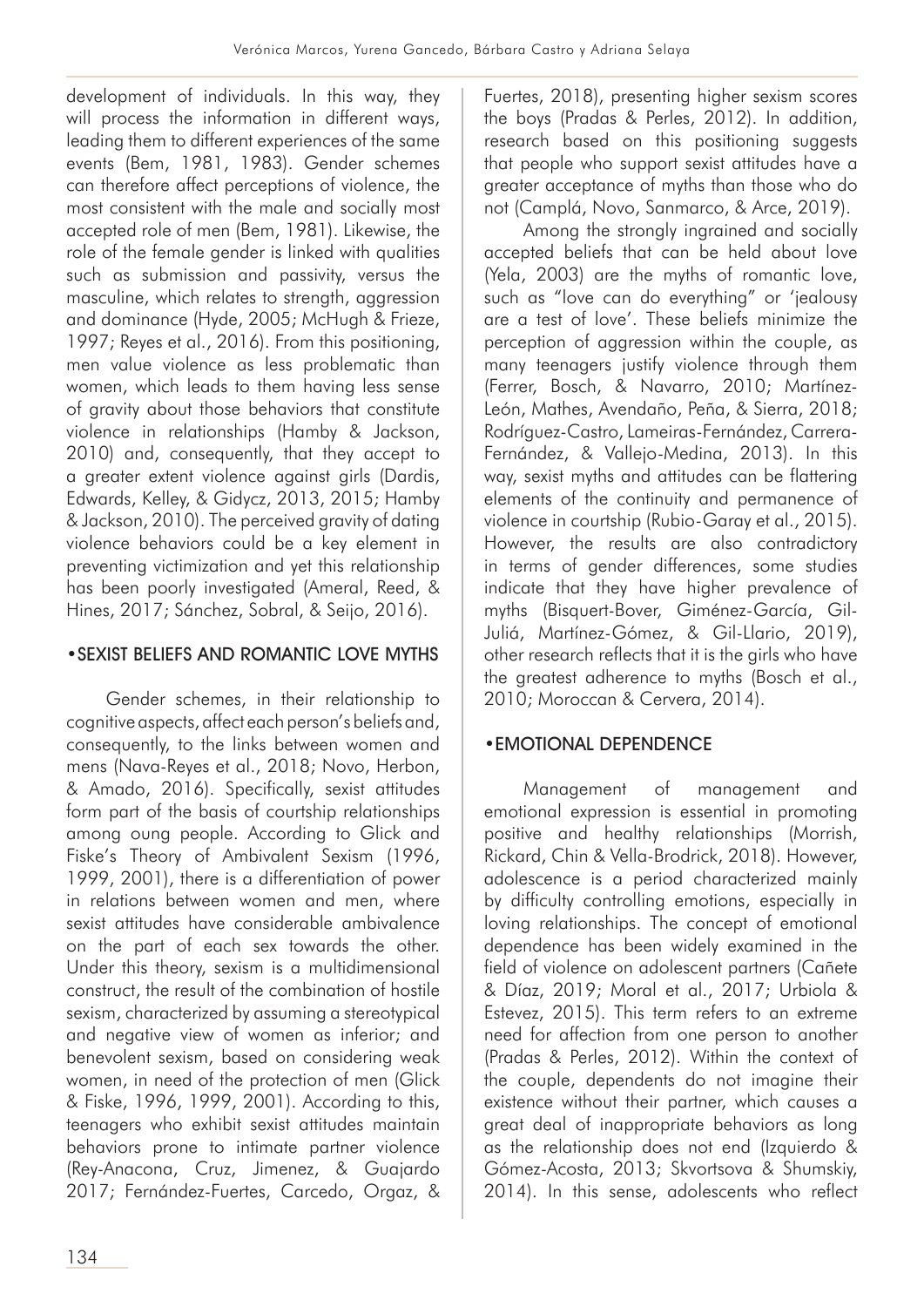greater emotional dependence present an increased risk of intimate partner violence (Moral et al., 2017). As for gender differences, they are also not conclusive, some research reveals that kids have higher scores in emotional dependence (Moral et al., 2017; Urbiola & Estevez, 2015), compared to others that reflect higher scores the girls (Alonso-Arbiol, Shaver, & Yárnoz, 2002; Ehrenberg & Saffrey, 2007).

#### •RESEARCH AIMS AND HYPOTHESES

Taking into account the literature set out above our research aims to analyze a lesserknown aspect of dating violence, the perception of the gravity that adolescents present about such dating violence behaviors, from a gender perspective (European Commision, 2009). Thus, in this work we are interested in analyzing gender differences in perceived gravity and victimization, as well as in associated variables such as sexist beliefs and myths or emotional dependence. In addition, taking into account the variables included in this study, we aim to lay the foundations for an explanatory model of the perception of gravity that takes into account gender differences.

#### **METHOD**

#### •PARTICIPANTS

The study involved 246 subjects, 125 women (50.8%) and 123 men (49.2%), aged between 14 and 17 years (*M*= 15.39; *SD* = 0.949). In terms of the course, 29.3% belonged to third of ESO, 32.1% were in fourth of ESO and 38.6% were first of Bachiller. Regarding the repetition of the course, 89.4% indicated never repeating, compared to 8.5% and 2.0% that they scored once and twice, respectively.

#### •PROCEDURE AND DESIGN

To obtain the sample, authorization with the school was processed, the consent of the parents and the willfulness of the participants. Then, a random sample of adolescents was taken from the school. All participants completed the instruments, responding individually and

anonymously. The instruments were managed by staff trained in person and in a single session with each group (9 groups in total).

#### •MEASUREMENT INSTRUMENTS

A questionnaire to measure sociodemographic variables was used: gender, age, course, course repetition and province.

The Dating Violence Questionnarie-R (DVQ-R) (CUVINO-R; Rodríguez-Díaz, Herrero, Rodríguez-Franco, Bringas-Molleda, Paíno-Quesada y Pérez, 2017) was used to evaluate the experience of victimization in young people within a couple's relationship. Subjects responded to this instrument on a 5-points Likert scale  $(0 =$  $never, 1 = one time, 2 = sometimes, 3 = many$ *times*, 4 = *all the time*). This instrument consists of five factors: Physical ( $\alpha = .75$ ), Sexual ( $\alpha =$ .74), Humiliation ( $\alpha = .72$ ), Detachment ( $\alpha =$ .68), and Coercion ( $\alpha = .64$ ). The total scale was internally consistent ( $\alpha = .85$ ). Specifically, in this study, the reliability for the total scale was of  $\alpha = .92$ , with values of  $\alpha = .86$  for the Physical subscale, of  $\alpha = 0.80$  for the Sexual subescale, of  $\alpha = 0.84$  for the Humiliation subescale, of  $\alpha = 0.68$ for the Detachment subescale, and of  $\alpha = .71$ for the Coercion subescale. In addition, the scale was modified incorporating the perceived gravity of dating violence behaviors, on a 5-points Likert scale (1 = *nothing serious*, 2 = *almost nothing serious*, 3 = *little serious*, 4 = *pretty serious*, 5 = *very serious*). Internal consitency was of of α  $= .96.$ 

As for measuring, the Escala de Sexismo [Scale of Sexism] of Recio, Square & Ramos (2007), consisting of 26 items, was used. This instrument is divided into two factors: benevolent sexism and hostile sexism. The subjects responded to this measure on a 6-points Likert- scale  $(0 =$ *totally disagree*, 1 = *moderately disagree*, 2 = *disagree*, 3 = *agree*, 4 = *moderately agree*, and 5 = *strongly agree*). In our sastudy the internal consistency was of  $\alpha = .92$  for the total scale and of  $\alpha = 91$  for the Hostile Sexism subscale and of  $\alpha = 085$  for Benevolent Sexism subescale.

The Myths Scale towards Love (Rodríguez-Castro et al., 2013) was used. It consists of 7 items, divided into two factors: myth of the idealization of romantic love and the myth of the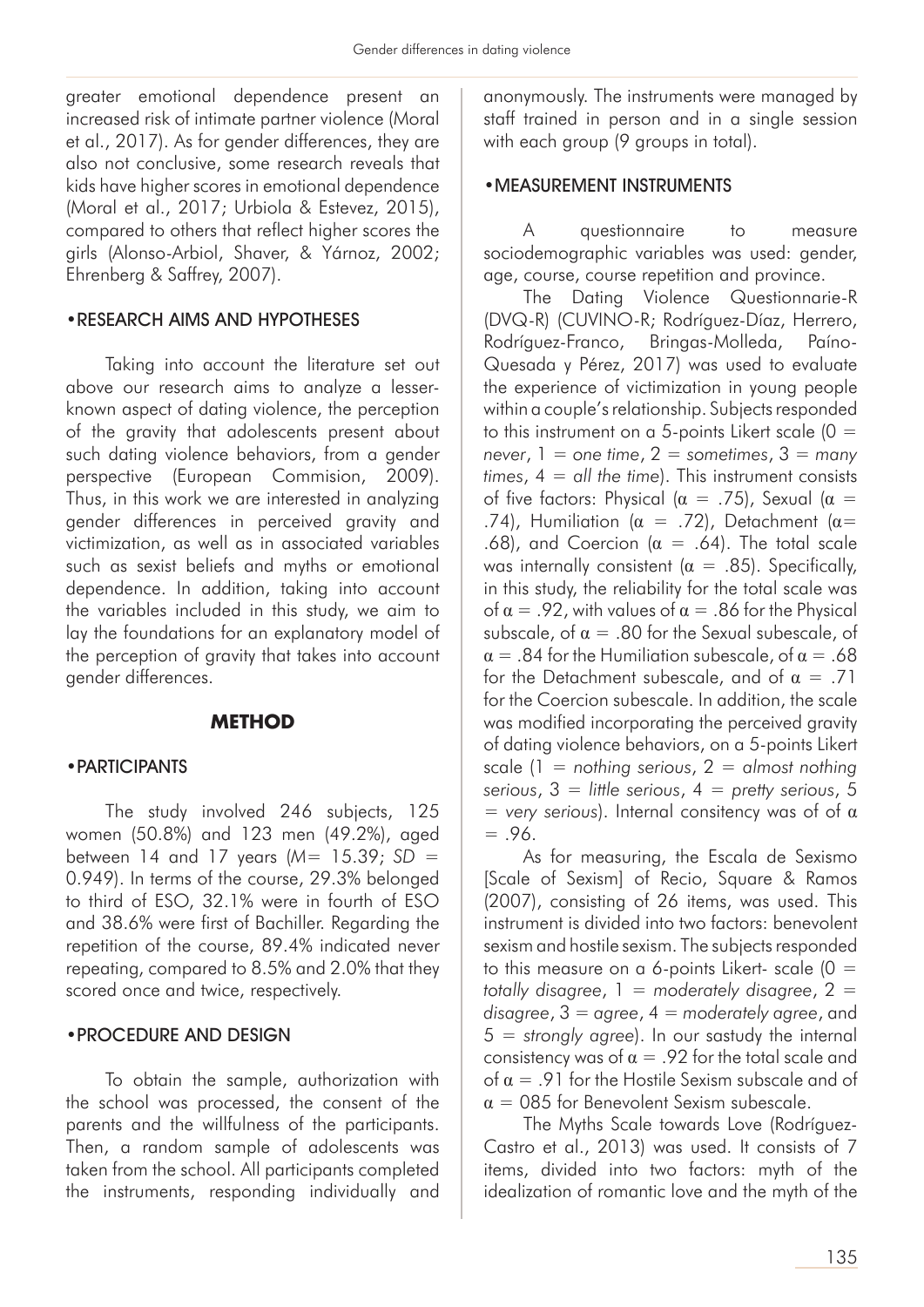love-abuse bond. The scale presented adequate reliabilitys ( $\alpha = .70$  and  $\alpha = 0.86$ , respectively). The subjects responded to this instrument on a 5-points Likert scale (1 = *totally disagree*, 2 = *disagree*, 3 = *neither agree nor disagree*, 4 = *agree* and 5 = *totally agree*). The total scale was shown to be internally consistent ( $\alpha = 0.71$ ).

The Emotional Dependency Scale in youth and adolescent courtship to measure the expression of emotional dependence on relationships (DEN; Urbiola, Estevez & Iraurgi, 2014) was administered. This instrument consists of 12 items grouped into four dimensions: avoid being alone, need/exclusivity, need to please and asymmetric ratio. Subjects responded to this measurement on a 6-points Likert scale  $(0 =$ never,  $1 =$  one time,  $2 =$  sometimes,  $3 =$  many *times*, 4 = *almost always*, and 5 = *always*). In this study, the total scale obtained a coefficient of reliability of  $\alpha = .89$ .

#### •DATA ANALYSIS

A Student t-test for independent samples to examine gender differences in the variables under study was used. The size of the effect was also analyzed using *Cohen's d*, the parameters of which are set between 0.20 (*small*), 0.50 (*medium*) and 0.80 (*large*) (Cohen, 1992). Correlations through Pearson's *r* to analyze the relationship between variables were calculated.

#### **RESULTS**

First, the difference in means in perceived gravity of dating violence behaviors was found (see Table 1). The results reflected significant differences in gender, featuring higher scores for girls, with low and medium effect sizes, with the exception of the detachment factor, where no significant differences between boys and girls were found.

| Tabla 1<br>Gender differences in Perceived Gravity of Dating Violence Behaviors |                                                   |           |             |      |                            |                  |      |  |  |  |  |  |
|---------------------------------------------------------------------------------|---------------------------------------------------|-----------|-------------|------|----------------------------|------------------|------|--|--|--|--|--|
| Variable                                                                        | N<br>95% CI<br>M(SD)<br>t(df)<br>d<br>Gender<br>p |           |             |      |                            |                  |      |  |  |  |  |  |
| <b>PHYSICAL</b>                                                                 | Girls<br><b>Boys</b>                              | 101<br>79 | 2.84(150)   | .005 | 14.84(2.87)<br>13.46(3.44) | 0.42,<br>2.32    | 0.44 |  |  |  |  |  |
| <b>SEXUAL</b>                                                                   | Girls<br><b>Boys</b>                              | 109<br>81 | 3.82(148)   | .000 | 14.98(2.75)<br>13.19(3.46) | 0.86.<br>2.70    | 0.58 |  |  |  |  |  |
| <b>HUMILIATION</b>                                                              | Girls<br><b>Boys</b>                              | 105<br>82 | 2.41(185)   | .017 | 14.51(2.88)<br>13.45(3.10) | 0.19,<br>1.93    | 0.35 |  |  |  |  |  |
| <b>DETACHMENT</b>                                                               | Girls<br><b>Boys</b>                              | 110<br>80 | $1.67$ 188) | .096 | 12.60(3.03)<br>11.81(3.41) | $-0.14.$<br>1.71 | 0.25 |  |  |  |  |  |
| <b>COERCION</b>                                                                 | Girls<br>Boys                                     | 105<br>84 | 2.85(164)   | .005 | 13.12(3.08)<br>11.71(3.59) | 0.43.<br>2.38    | 0.42 |  |  |  |  |  |

| Tabla 2<br>Gender differences in Dating Violence Victimization |                                                   |            |              |      |                          |                |         |  |  |  |  |
|----------------------------------------------------------------|---------------------------------------------------|------------|--------------|------|--------------------------|----------------|---------|--|--|--|--|
| Variable                                                       | 95% CI<br>N<br>M(SD)<br>t(df)<br>d<br>Gender<br>p |            |              |      |                          |                |         |  |  |  |  |
| <b>PHYSICAL</b>                                                | Girls<br><b>Boys</b>                              | 121<br>113 | $-2.04(133)$ | .042 | 0.11(0.51)<br>0.44(1.61) | $-0.63, -0.02$ | $-0.30$ |  |  |  |  |
| <b>SEXUAL</b>                                                  | Girls<br><b>Boys</b>                              | 123<br>115 | $-0.91(236)$ | .928 | 0.34(1.10)<br>0.36(1.53) | $-0.35, 0.32$  | $-0.02$ |  |  |  |  |
| <b>HUMILIATION</b>                                             | Girls<br><b>Boys</b>                              | 122<br>115 | $-1.53(157)$ | .126 | 0.23(0.80)<br>0.51(1.75) | $-0.62, 0.07$  | $-0.21$ |  |  |  |  |
| <b>DETACHMENT</b>                                              | Girls<br><b>Boys</b>                              | 124<br>114 | 0.54(236)    | .587 | 1.25(2.22)<br>1.10(1.87) | $-0.38, 0.67$  | 0.07    |  |  |  |  |
| <b>COERCION</b>                                                | Girls<br><b>Boys</b>                              | 123<br>114 | $-0.27(235)$ | .782 | 0.60(1.48)<br>0.66(1.67) | $-0.46, 0.34$  | $-0.04$ |  |  |  |  |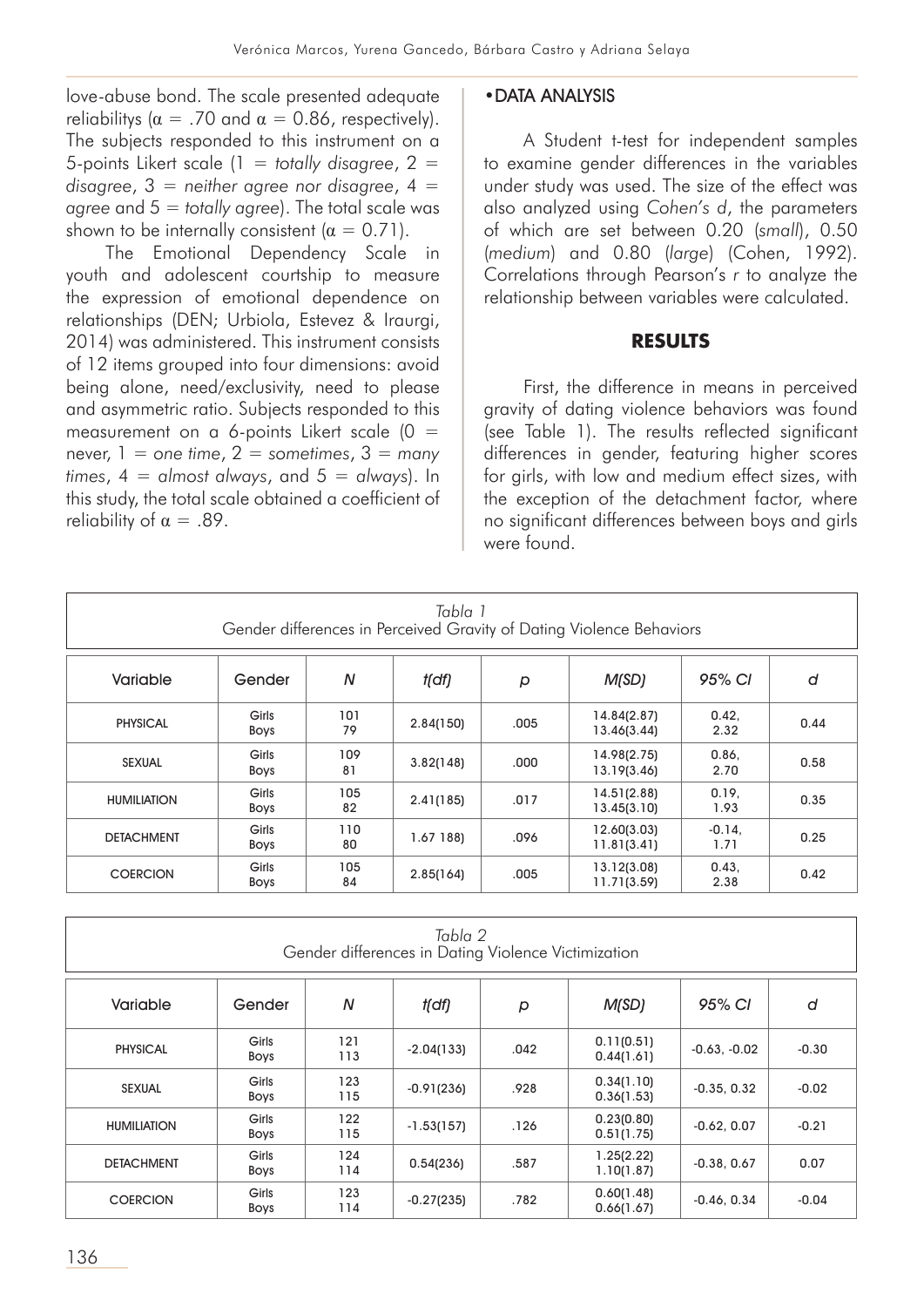In terms of the dating violence victimization, no significant differences in the factors were found, except for the physical factor, in which the boys scored higher (see Table 2).

In table 3, following the same procedure, examined the difference in means in beliefs (hostile sexism, benevolent sexism, and romantic love myths). Significant differences between girls and boys in hostile sexism, benevolent sexism and romantic love myths, with higher scores on the part of boys were confirmed.

In examining the difference in means in expression of emotional dependence in couple of relationships, the results reflected significant differences in dimensions avoiding being alone, need for exclusivity and need to please between

girls and boys. However, no significant differences between the two groups in the asymmetrical relationship (see Table 4) were found.

As for the correlations between perceived gravity, victimization, sexist beliefs (hostile sexism and benevolent sexism), myths about romantic love and emotional dependence (see Table 5), significant relationships were found between perceived gravity and victimization, this relationship being inverse and significant. In addition, significant inverse relationships between perceived gravity with hostile sexism, benevolent sexism and myths were found. As for victimization, significant relationships with hostile sexism, benevolent sexism, myths and the four subscales of emotional dependence were found.

| Tabla 3                                                         |
|-----------------------------------------------------------------|
| Gender differences in Sexist Beliefs and Myths of Romantic Love |

| Variable                                      | N<br>Gender          |            | t(df)        | р    | M(SD)                      | 95% CI         | d       |
|-----------------------------------------------|----------------------|------------|--------------|------|----------------------------|----------------|---------|
| <b>HOSTILE SEXISM</b>                         | Girls<br><b>Boys</b> | 120<br>113 | $-4.30(135)$ | .000 | 15.40(3.02)<br>19.28(9.11) | $-5.6, -2.09$  | $-0.58$ |
| <b>BENEVOLENT SEXISM</b>                      | Girls<br><b>Boys</b> | 122<br>117 | $-3.07(225)$ | .002 | 15.50(6.68)<br>18.45(8.05) | $-4.84, -1.06$ | $-0.39$ |
| <b>MYTH ABOUT</b><br><b>IDEALIZATION LOVE</b> | Girls<br><b>Boys</b> | 122<br>118 | $-2.10(238)$ | .037 | 12.67(4.03)<br>13.80(4.32) | $-2.19, -0.07$ | $-0.27$ |
| MYTH OF THE LOVE-<br><b>ABUSE BOND</b>        | Girls<br><b>Boys</b> | 125<br>119 | $-2.88(177)$ | .004 | 2.21(0.80)<br>2.65(1.50)   | $-0.75, -0.14$ | $-0.37$ |

| Tabla 4<br>Gender differences in Emotional Dependence         |                      |            |              |       |                          |                |         |  |  |  |  |
|---------------------------------------------------------------|----------------------|------------|--------------|-------|--------------------------|----------------|---------|--|--|--|--|
| N<br>95% CI<br>Variable<br>M(SD)<br>Gender<br>t(df)<br>d<br>p |                      |            |              |       |                          |                |         |  |  |  |  |
| <b>AVOID BEING ALONG</b>                                      | Girls<br><b>Boys</b> | 122<br>116 | $-3.66(170)$ | .000  | 1.17(1.38)<br>2.19(2.69) | $-1.57, -0.47$ | $-0.48$ |  |  |  |  |
| NEED/EXCLUSIVITY                                              | Girls<br><b>Boys</b> | 119<br>113 | $-4.69(176)$ | .000. | 1.00(1.66)<br>2.46(2.90) | $-2.08, -0.85$ | $-0.62$ |  |  |  |  |
| <b>NEED TO PLEASE</b>                                         | Girls<br><b>Boys</b> | 121<br>116 | $-5.78(182)$ | .000  | 1.18(1.97)<br>3.28(3.40) | $-2.81, -1.38$ | $-0.76$ |  |  |  |  |
| <b>ASYMMETRIC RATIO</b>                                       | Girls<br><b>Boys</b> | 120<br>117 | $-1.89(216)$ | .059  | 1.60(2.27)<br>2.26(2.99) | $-1.33, 0.025$ | $-0.25$ |  |  |  |  |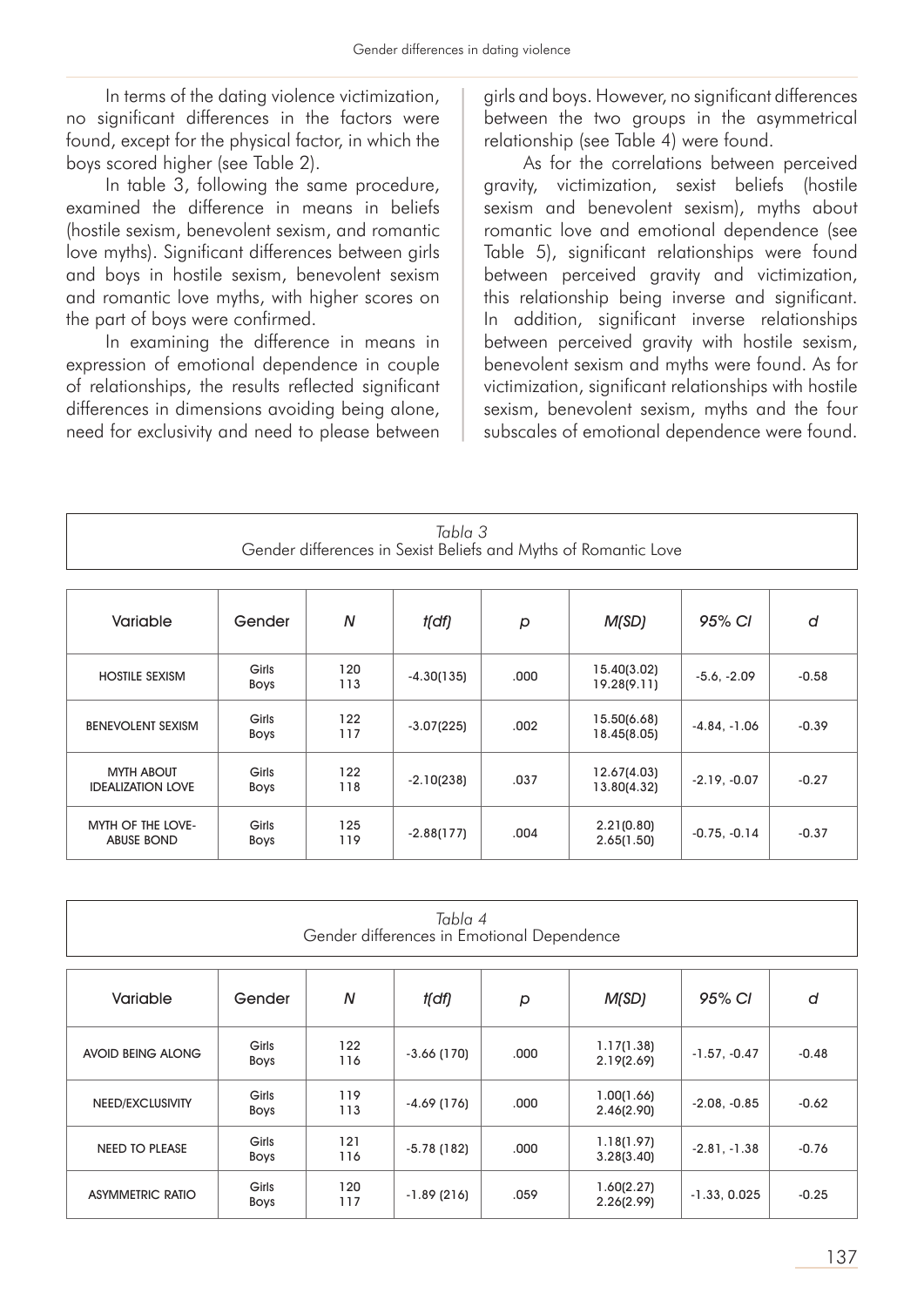| Tabla 5<br>Pearson's Correlations among Variables                 |                   |                   |                          |                          |                   |                   |                   |                     |                          |                   |                   |                   |                          |                          |                          |                          |                |
|-------------------------------------------------------------------|-------------------|-------------------|--------------------------|--------------------------|-------------------|-------------------|-------------------|---------------------|--------------------------|-------------------|-------------------|-------------------|--------------------------|--------------------------|--------------------------|--------------------------|----------------|
|                                                                   | 1                 | $\overline{2}$    | 3                        | 4                        | 5                 | 6                 | $\overline{7}$    | 8                   | 9                        | 10                | 11                | 12                | 13                       | 14                       | 15                       | 16                       | 17             |
| PHYSICAL (V)                                                      | $\qquad \qquad -$ |                   |                          |                          |                   |                   |                   |                     |                          |                   |                   |                   |                          |                          |                          |                          |                |
| SEXUAL (V)                                                        | $.766**$          | $\qquad \qquad -$ |                          |                          |                   |                   |                   |                     |                          |                   |                   |                   |                          |                          |                          |                          |                |
| <b>HUMILIATION</b><br>(N)                                         | $.803**$          | $.711**$          | $\overline{\phantom{a}}$ |                          |                   |                   |                   |                     |                          |                   |                   |                   |                          |                          |                          |                          |                |
| <b>DETACHMENT</b><br>(N)                                          | $.521**$          | $.551**$          | $.609**$                 | $\overline{\phantom{0}}$ |                   |                   |                   |                     |                          |                   |                   |                   |                          |                          |                          |                          |                |
| <b>COERCION</b><br>(N)                                            | $.700**$          | $.678**$          | $.750**$                 | $.679**$                 | $\qquad \qquad -$ |                   |                   |                     |                          |                   |                   |                   |                          |                          |                          |                          |                |
| PHYSICAL (P)                                                      | $-187$            | $-.083$           | $-.084$                  | .022                     | $-.071$           | $\qquad \qquad -$ |                   |                     |                          |                   |                   |                   |                          |                          |                          |                          |                |
| SEXUAL (P)                                                        | $-.330**$         | $-168^*$          | $-160^*$                 | $-.059$                  | $-119$            | $.861**$          | $\qquad \qquad -$ |                     |                          |                   |                   |                   |                          |                          |                          |                          |                |
| <b>HUMILIATION</b><br>(P)                                         | $-.284**$         | $-.087$           | $-166"$                  | $-.110$                  | $-.189*$          | $.842**$          | $.873**$          | $\qquad \qquad -$   |                          |                   |                   |                   |                          |                          |                          |                          |                |
| <b>DETACHMENT</b><br>(P)                                          | $-.237**$         | $-.053$           | $-124$                   | $-.161"$                 | $-140$            | $.682**$          | $.748**$          | $.805**$            | $\overline{\phantom{0}}$ |                   |                   |                   |                          |                          |                          |                          |                |
| COERCION<br>(P)                                                   | $-190^*$          | $-.077$           | $-0.086$                 | $-121$                   | $-.241**$         | $.742**$          | $.800**$          | $.848**$            | $.810**$                 | $\qquad \qquad -$ |                   |                   |                          |                          |                          |                          |                |
| <b>HOSTILE</b><br><b>SEXISM</b>                                   | $.319**$          | $.333**$          | $.263**$                 | .081                     | $.198**$          | $-.270"$          | $-.258**$         | $-131$              | $-.172*$                 | $-.281**$         | $\qquad \qquad -$ |                   |                          |                          |                          |                          |                |
| <b>BENEVOLENT</b><br><b>SEXISM</b>                                | $.186**$          | $.209**$          | $.159*$                  | .128                     | $.166*$           | $-.291**$         | $-.314"$          | $-.299"$            | $-.261"$                 | $-.387**$         | $.675**$          | $\qquad \qquad -$ |                          |                          |                          |                          |                |
| <b>MYTH</b><br><b>ABOUT THE</b><br><b>IDEALIZATION</b><br>OF LOVE | $.172**$          | .125              | $.132*$                  | .091                     | $.172**$          | $-140$            | $-.211**$         | $-111$              | $-.072$                  | $-114$            | .229**            | .248**            | $\overline{\phantom{a}}$ |                          |                          |                          |                |
| MYTH OF THE<br>LOVE-ABUSE<br><b>BOND</b>                          | $.259**$          | $.371**$          | $.251**$                 | $.178**$                 | $.342**$          | $-193"$           | $-.206**$         | $-170^*$            | $-.160"$                 | $-.281**$         | $.366**$          | $.302**$          | $.272**$                 | $\overline{\phantom{m}}$ |                          |                          |                |
| <b>AVOID BEING</b><br><b>ALONG</b>                                | $.285**$          | $.251**$          | $.326**$                 | $.236**$                 | .293              | $-.004$           | $-104$            | $-.077$             | $-.030$                  | $-0.092$          | $.157*$           | $.253**$          | $.322**$                 | $.177**$                 | $\overline{\phantom{a}}$ |                          |                |
| NEED/<br><b>EXCLUSIVITY</b>                                       | $.263**$          | $.252**$          | .284**                   | $.217**$                 | .310              | $-.079$           | $-194**$          | $-180^*$            | $-.072$                  | $-.203"$          | $.144*$           | .329**            | $.391**$                 | $.274**$                 | $.687**$                 | $\overline{\phantom{a}}$ |                |
| NEED TO<br><b>PLEASE</b>                                          | $.259**$          | .138'             | .268**                   | .190**                   | .231              | $-0.069$          | $-.207**$         | $-179$ <sup>*</sup> | $-116$                   | $-193"$           | $.165^*$          | .283**            | $.307**$                 | $.147*$                  | $.671**$                 | .755**                   | $\overline{a}$ |
| <b>ASYMMETRIC</b><br><b>RATIO</b>                                 | $.251**$          | $.294**$          | .395**                   | .305**                   | .381              | $-0.062$          | $-124$            | $-.095$             | $-0.062$                 | $-145$            | $.163*$           | .330**            | $.361**$                 | $.249**$                 | $.646**$                 | .668**                   | $.572**$       |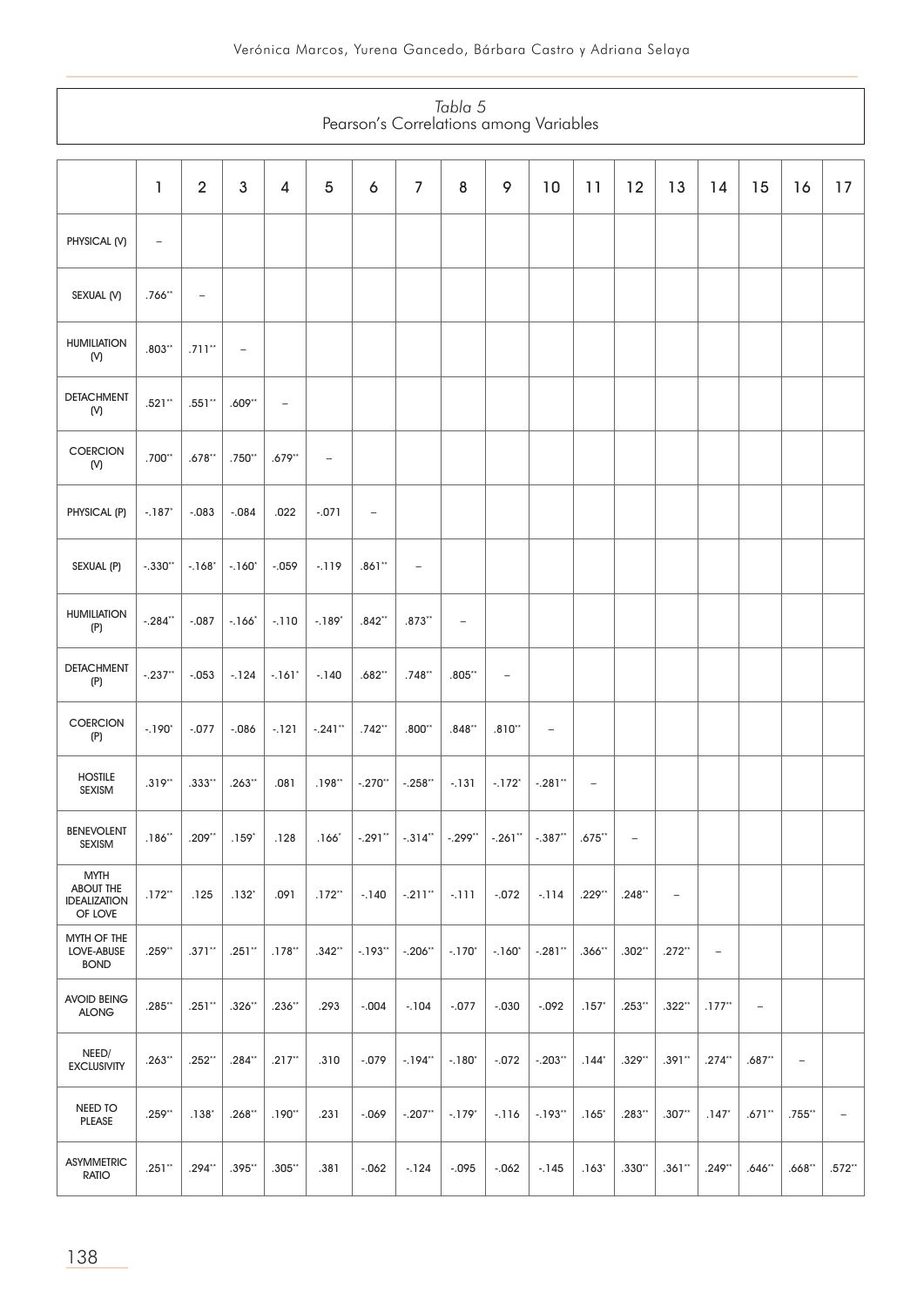#### **DISCUSSION**

Our research presents a number of limitations to consider when generalizing and extrapolating the results. First, the participants' responses may be mediated by social desirability or denial, two forms of disguise (Arce, Fariña, Seijo, & Novo, 2015; Fariña, Redondo, Seijo, Novo, & Arce, 2017). Second, the size and heterogeneity of the sample, since the participants belong to a specific geographical scope. Third, this study should be supplemented by other variables that interact with gender beliefs, such as socio-community factors (Fariña, Arce, & Novo, 2008), family or personal (Corrás, Seijo, Fariña, Novo, Arce, & Cabanach, 2017).

In relation to the perceived gravity on dating violence, our results reveal significant gender differences, given that girls perceive dating violence behaviors as more serious than boys, with the exception of detached behaviors in which there are no differences, and consequently less acceptance of violent dating behaviors (Dardis et al., 2013; Dardis et al., 2015; Hamby and Jackson, 2010). We also found gender differences in sexist beliefs and myths of romantic love, with boys scoring higher on these variables, according to other research (Bisquert-Bover et al, 2019; Pradas and Perles, 2012), reproducing traditional gender schemes where the female role is linked to submission and passivity; versus the male role which is related to strength, aggressiveness and dominance (Hyde 2005; McHugh and Frieze, 1997; Reyes et al., 2016), and which can affect perceptions of violence (Ameral et al., 2017; Dardis et al., 2015; Novo et al, 2016).

On the other hand, our results reflect that there are no gender differences in victimization. This corroborates the existence of reciprocity of violence by both members of the partner, the main feature of the DV, as indicated by the literature (Alegria & Rodriguez, 2015; Moral et al., 2017; Carrascosa et al., 2018; Viejo et al., 2016), with the exception of the physical one, where in our study there were significant differences in gender, presenting higher scores the boys. In addition, our results support the relationship between victimization in relationships with sexist beliefs and myths of romantic love (Rey-Anacona et al.,

2017; Fernández-Fuertes et al., 2018; Pradas & Perles, 2012), showing that sexist attitudes and myths can be flattering elements of the beginning and continuity of dating violence (Rubio-Garay et al., 2015), and that they must therefore be included as a content of programs to prevent victimization in courtship. Therefore, for effective prevention, the reduction of sexist beliefs, gender stereotypes and myths about love (De La Rue, Polanin, Espelage, & Pigott, 2014; Muñoz-Rivas, Redondo-Rodríguez, & Ronzón-Tirado, 2019; Reyes et al., 2016), as it can be a protective factor against violence in the loving relationship (Garrido & Casas, 2009; Montolío, Ros, & Portela, 2016).

Regarding emotional dependence, our results also reflect significant differences in gender, with greater emotional dependence. That is, kids have a more need for exclusivity, being alone, and pleasing. In addition, the subscales of emotional dependence were significantly and directly related to sexist beliefs, myths and victimization behaviors. In this sense, it should be noted that deficits in emotional competition (Salovey, Mayer, Goldman, Turvey, & Palfai, 1995), hinder empathy, control and emotional regulation and, by extension, facilitate emotional deregulation, which relates to antisocial and criminal behaviors (Arce, Seijo, Fariña & Mohamed-Mohand, 2010; Ferriz, Sobral & Gómez-Fraguela, 2018). In fact, it has been found that inadequate management of emotions to be inversely associated with physical, psychological and sexual violence (Stappenbeck, Davis, Cherf, Gulati, & Kajumulo, 2016). Therefore, the development of adaptive forms to respond to emotions could also act as a protective factor against violence in adolescent courtship (Fernández-González, Calvete, Orue, & Echezarraga, 2018) that can be considered in the design of preventive strategies.

In the face of intervention, the perceived gravity can be considered as a dynamic, modifiable and therefore objective risk factor of the intervention (Basanta, Fariña, & Arce; 2018; Bonta & Andrews, 2016), in which gender differences are to be considered. All this will allow us to meet the recommendations of international organizations that demand an effort to prevent violence in adolescent courtship (CDCP, 2020), and to build capacity for prevention in order to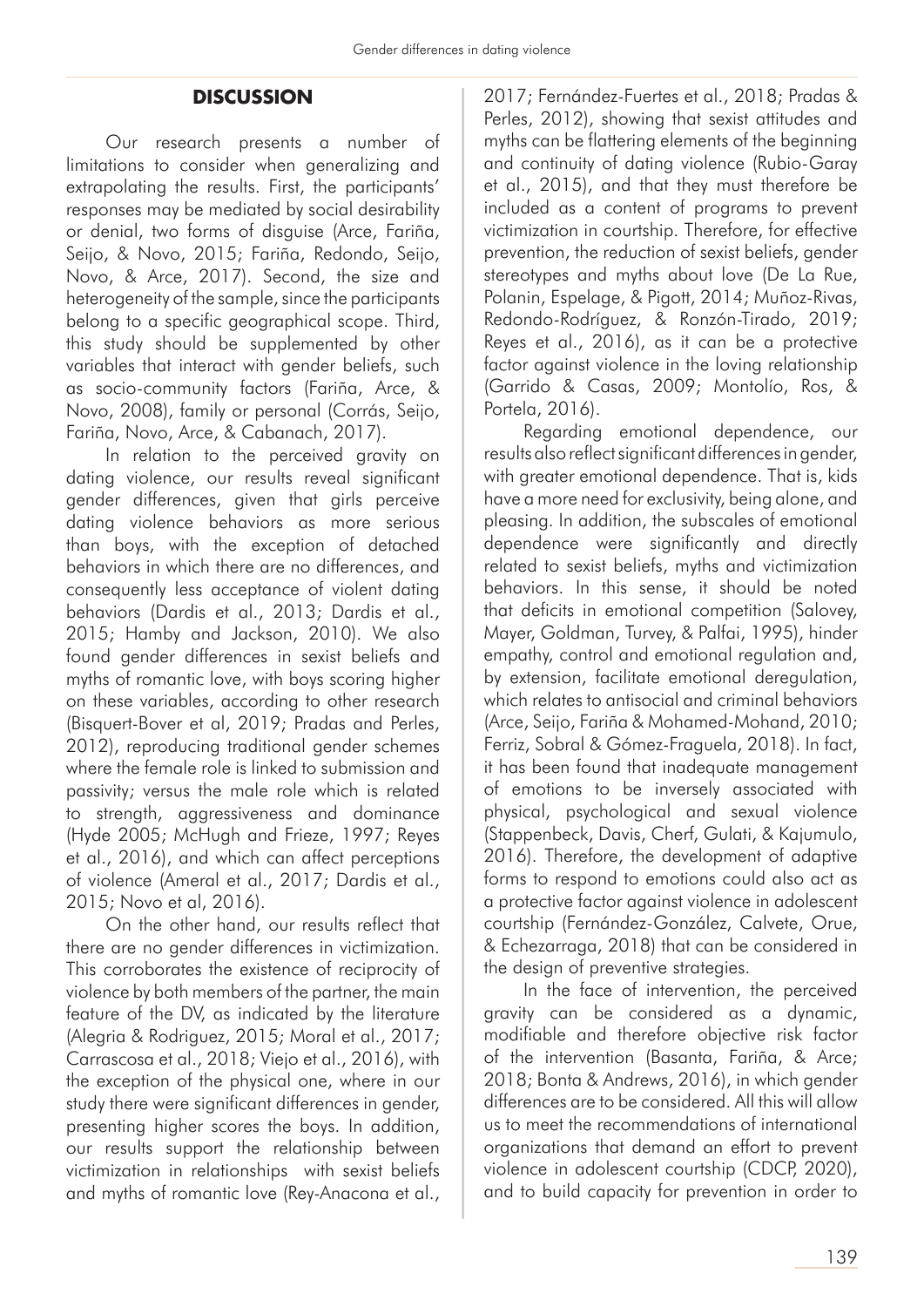reduce the risk of victimization (World Health Organization, 2014), implementing evidencebased programs of prevention and intervention (Novo, Fariña, Seijo, Vázquez, & Arce, 2019; Yanez-Peñúñuri et al., 2019; Wincentak et al., 2017). However, it is necessary to further increase knowledge of the specific factors related to dating violence (Rubio-Garay et al., 2015), as well as in the establishment of rigid measurement criteria clearly defined for the classification of types of violence.

#### • Conflict of interest.

The authors declare no conflict of interest.

## **REFERENCIAS**

- Adamczyk, K., & Segrin, C. (2016). The mediating role of romantic desolation and dating anxiety in the association between interpersonal competence and life satisfaction among polish young adults. *Journal of Adult Development, 23*(1), 1-10.
- Alegría, M., & Rodríguez, A. (2015). Violencia en el noviazgo: Perpetración, victimización y violencia mutua. Una revisión [Dating violence: Perpetration, and mutual violence. A review]. *Actualidades en Psicología, 29*(118), 57-72. http://dx.doi.org/10.15517/ ap.v29i118.16008
- Alonso-Arbiol, I., Shaver, P., & Yárnoz, S. (2002). Insecure attachment, gender roles and interpersonal dependency in the Basque Country. *Personal Relationships, 9,* 479-490. https://doi.org/10.1111/1475-6811.00030
- Ameral, V., Palm Reed, K. M., & Hines, D. A. (2017). An analysis of help-seeking patterns among college student victims of sexual assault, dating violence, and stalking. *Journal of Interpersonal Violence,* 1-25. https://doi. org/10.1177/0886260517721169
- Arce, R., Fariña, F., Seijo, D., & Novo, M. (2015). Assessing impression management with the MMPI-2 in child custody litigation. *Assessment, 22,* 769-777. https://dx.doi. org/10.1177/1073191114558111
- Arce, R., Seijo, D., Fariña, F., & Mohamed-Mohand, L. (2010). Comportamiento antisocial en menores: Riesgo social y

trayectoria natural de desarrollo [Antisocial behavior in adolescents: Social risk and natural developmental trajectory]. *Revista Mexicana de Psicología, 27*(2), 127-142. Retrieved from https://www.redalyc.org/ pdf/2430/243016324002.pdf

- Basanta, J. L., Fariña, F., & Arce, R. (2018). Risk-need-responsivity model: Contrasting criminogenic and noncriminogenic needs in high and low risk juvenile offenders. *Children and Youth Services Review, 85,*  137-142. https://doi.org/10.1016/j. childyouth.2017.12.024
- Bem, S. L. (1981). Gender schema theory: A cognitive account of sex typing. *Psychological Review, 88(4), 354-364.* https://doi. org/10.1037/0033-295X.88.4.354
- Bem, S. L. (1983). Gender schema theory and its implications for child development: Raising gender-aschematic children in a genderschematic society. *Journal of Women in Culture and Society, 8*(4), 598-616. https:// doi.org/10.1086/493998
- Bisquert-Bover, M., Giménez-García, C., Gil-Juliá, B., Martínez-Gómez, N., & Gil-Llario, M. D. (2019). *Mitos del amor romántico y autoestima en adolescentes International Journal of Developmental and Educational Psychology, 5*(1), 507-518.
- Bonta, J., & Andrews, D. A. (2016). *The psychology of criminal conduct* (6th ed.). New York, NY: Routledge.
- Camplá, X., Novo, M., Sanmarco. J., y Arce, R. (2019). Escala Acceptance of Modern Myths about Sexual Aggression: Validación para la población chilena [The Acceptance of Modern Myths about Sexual Aggression Scale: Validation for Chilean population]. *Revista Mexicana de Psicología, 36*(2), 132- 146. Recuperado de http://comeppsi.com/ images/rmp/RMP%20362%20132-146.pdf
- Cañete, M. & Díaz, L.D. (2019). La dependencia emocional y su relación con el sexismo en adolescentes [Emotional dependence and its relationship with sexism in adolescents]. *International Journal of Sociology of Education, 8*(3), 236-260. https://doi.org/10.17583/ rise.2019.4198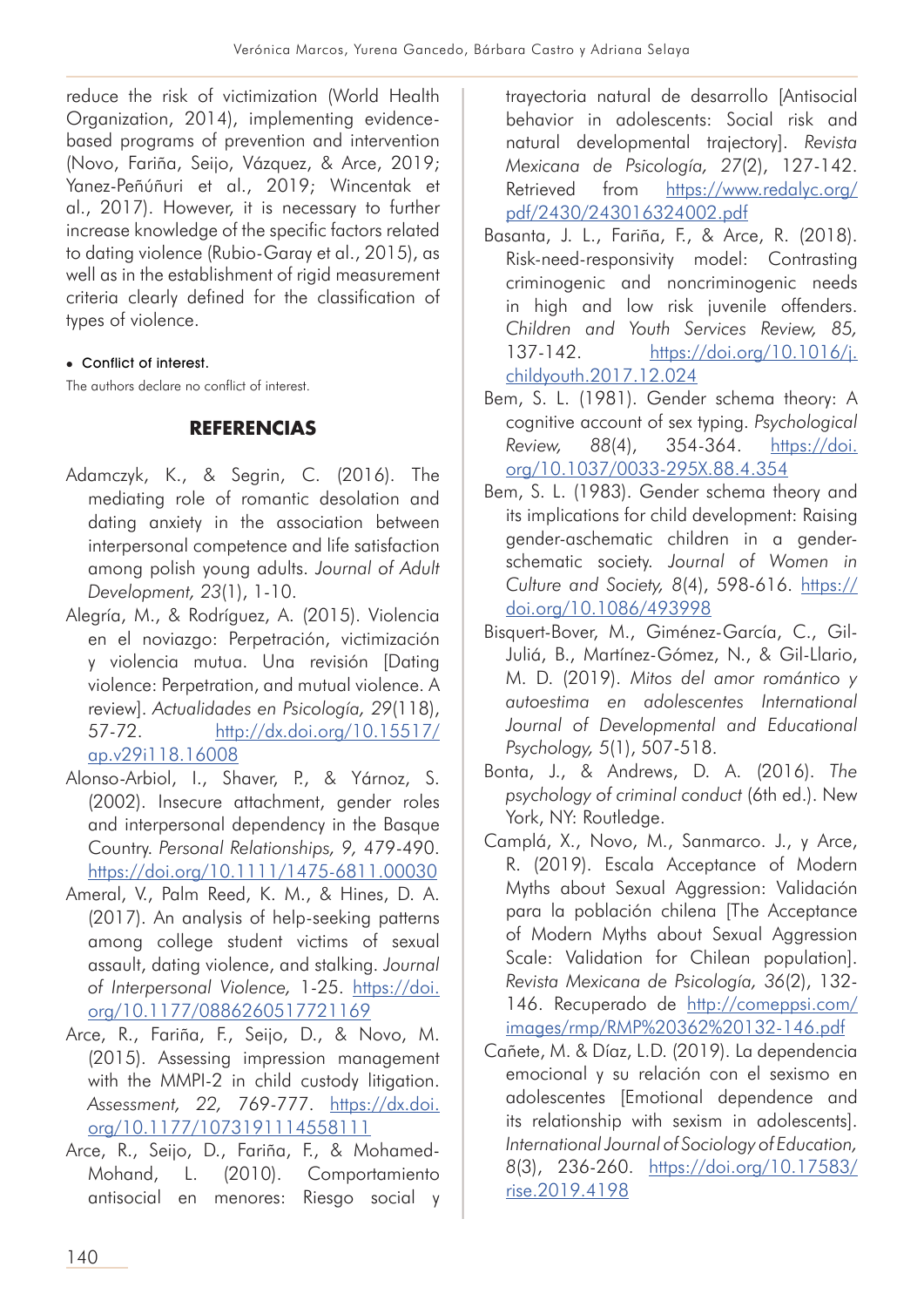- Carrascosa, L., Cava, M. J., & Buelga, S. (2018). Psychosocial profile of Spanish Adolescent aggressors and victims of dating violence. *Universitas Psychologica, 17*(3), 183-193. http://dx.doi.org/10.11144/javeriana. upsy17-3.ppae
- Cava, M. J., Buelga, S., & Tomás, I. (2018). Peer victimization and dating violence victimization: The mediating role of loneliness, depressed mood, and life satisfaction. *Journal of Interpersonal Violence,* 1-26. https://doi. org/10.1177/0886260518760013
- Centers for Disease Control and Prevention (2007). *Dating Matters: Strategies to Promote.* Retrieved from https://www.cdc.gov/ violenceprevention/pdf/tdv-factsheet.pdf
- Centers for Disease Control and Prevention (2020). *Preventing Teen Dating Violence*. Retrieved from https://www.cdc.gov/ violenceprevention/pdf/ipv/TDVfactsheet\_2020.pdf
- Connolly, J., & McIsaac, C. (2009). Adolescents' explanations for romantic dissolutions: A developmental perspective. *Journal of Adolescence, 32*(5), 1209-1223. https://doi. org/10.1016/j.adolescence.2009.01.006
- Corrás, T., Seijo, D., Fariña, F., Novo, M., Arce, R., & Cabanach, R. G. (2017). What and how much do children lose in academic settings owing to parental separation? *Frontiers in Psychology, 8,* 1545. http://doi.org/10.3389/ fpsyg.2017.01545
- Dardis, C. M., Edwards, K. M., Kelley, E. L., & Gidycz, C. A. (2013). Dating violence perpetration: The predictive roles of maternally versus paternally perpetrated childhood abuse and subsequent dating violence attitudes and behaviors. *Journal of Agression, Maltreatment, & Trauma, 22,* 6-25. https://doi.org/10.1080 /10926771.2013.743948
- Dardis, C. M., Edwards, K. M., Kelley, E. L., & Gidycz, C. A. (2015). Perceptions of dating violence and associated correlates: A study of college young adults. *Journal of Interpersonal Violence, 32*(21), 3245-3271. https://doi. org/10.1177/0886260515597439
- De La Rue, L., Polanin, Espelage, & Pigott, T. (2014). School-based interventions to reduce

dating and sexual violence: A systematic review. *Campbell Systematic Reviews, 7*, 1-110. https://doi.org/10.4073/csr.2014.7

- Ehrenberg, M., & Saffrey, C. (2007). When thinking hurts: Attachment, rumination and postrelationship adjustment. *Personal Relationships, 14,* 351-368. http://dx.doi. org/10.1111/j.1475-6811.2007.00160.x
- Exner-Cortens, D., Eckenrode, J., & Rothman, E. (2013). Longitudinal associations between teen dating violence victimization and adverse health outcomes. *Pediatrics, 131*(1), 71-78. https://doi.org/10.1542/peds.2012-1029
- European Commission. (2009). *She figures: Statistics and indicators on gender equality in science.* Luxembourg: Publication Office of the European Commission. Retrieved from https://ec.europa.eu/research/sciencesociety/document\_library/pdf\_06/she figures\_2009\_en.pdf
- Fariña, F., Arce, R., & Novo, M. (2008). Neighborhood and community factors: Effects on deviant behavior and social competence. *Spanish Journal of Psychology, 11*(1), 78-84. https://doi.org/10.1017/ S1138741600004133
- Fariña, F., Redondo, L., Seijo, D., Novo, M., & Arce, R. (2017). A meta-analytic review of the MMPI validity scales and indexes to detect defensiveness in custody evaluations. *International Journal of Clinical and Health Psychology, 17*(2), 128-138. https://doi. org/10.1016/j.ijchp.2017.02.002
- Fernández-Fuertes, A. A., Carcedo, R. J., Orgaz, B., & Fuertes, A. (2018). Sexual coercion perpetration and victimization: Gender similarities and differences in adolescence. *Journal of Interpersonal Violence, 33*(16), 2467-2485.
- Fernández-González, L., Calvete, E., Orue, I., & Echezarraga, A. (2018). The role of emotional intelligence in the maintenance of adolescent dating violence perpetration. *Personality and Individual Differences, 127,* 68-73. https:// doi.org/10.1016/j.paid.2018.01.038
- Ferrer, V. A., Bosch, E., & Navarro, C. (2010). Los mitos románticos en España. *Boletín de Psicología, 99*, 7-31.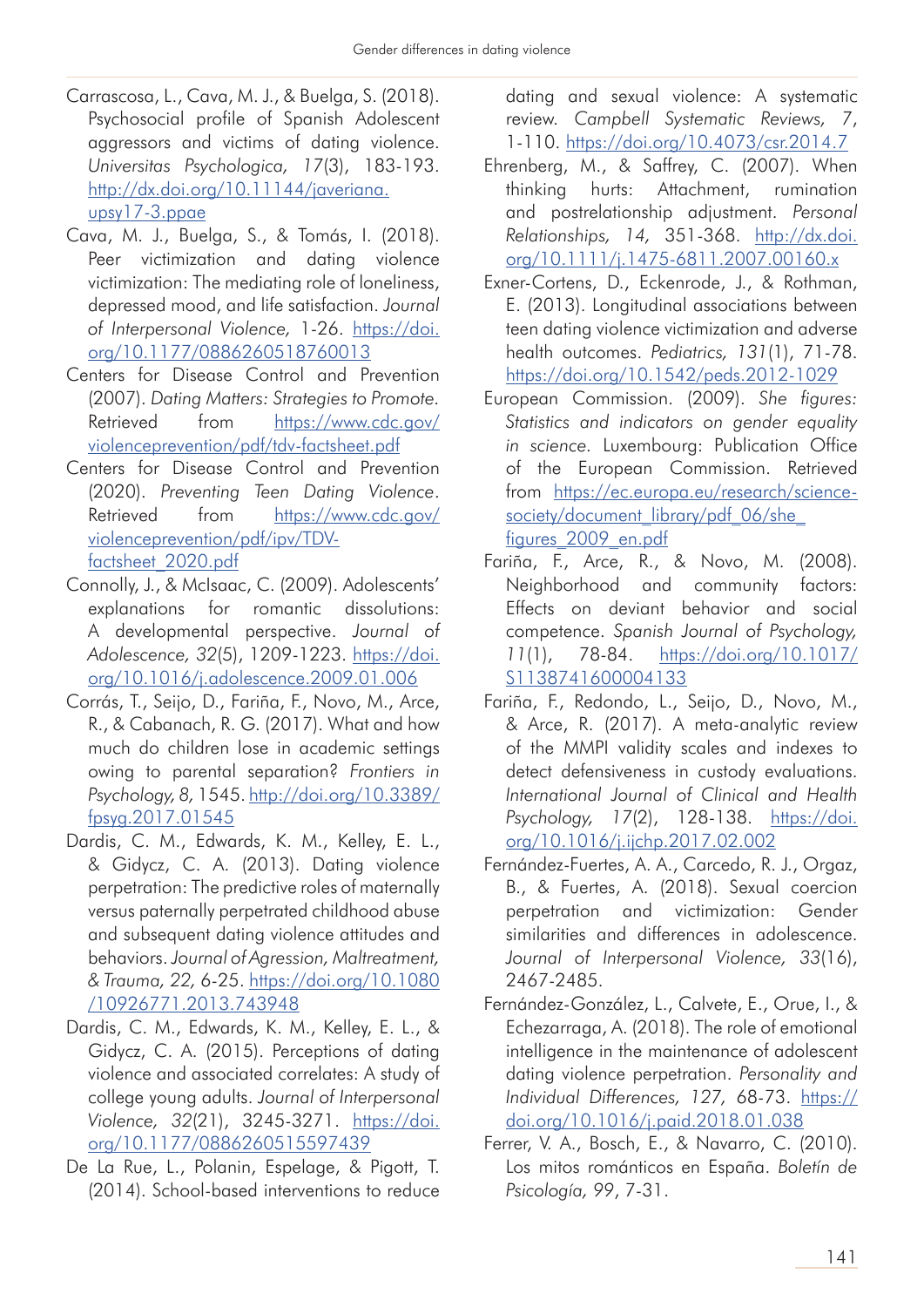- Férriz, L., Sobral, J., & Gómez-Fraguela, A. (2018). Empatía y delincuencia juvenil: Un meta-análisis sobre la relación [Empathy and juvenile delinquency: A meta-analytic review]. *Revista Iberoamericana de Psicología y Salud, 9*(1). https://doi.org/10.23923/j. rips.2018.01.011
- Foshee, V. A., Reyes, H. L. M., Chen, M. S., Ennett, S. T., Basile, K. C., DeGue, S., & Bowling, J. M. (2016). Shared risk factors for the perpetration of physical dating violence, bullying, and sexual harassment among adolescents exposed to domestic violence. *Journal of Youth and Adolescence, 45*(4), 672-686.
- Gallego, R., Novo, M., Fariña, F., & Arce, R. (2019). Child-to-parent violence and parentto-child-violence: A meta-analytic review. *European Journal of Psychology Applied to Legal Context, 11*(2), 51-59. https://doi. org/10.5093/ejpalc2019a4
- Garrido, V., & Casas, M. (2009). La prevención de la violencia en la relación amorosa entre adolescentes a través del taller "La Máscara del Amor". *Revista de Educación, 349*, 335- 360.
- Glick, P., & Fiske, S. T. (1996). The Ambivalent Sexism Inventory: Differentiating hostile and benevolent sexism. *Journal of Personality and Social Psychology, 70*(3), 491-512. https:// doi.org/10.1037/0022-3514.70.3.491
- Glick, P., & Fiske, S. T. (2001). Ambivalent sexism. *Advances in Experimental Social Psychology, 33*, 115-188. https://doi.org/10.1016/ S0065-2601(01)80005-8
- González-Ortega, I., Echeburúa, E., & Corral, P. D. (2008). Variables significativas en las relaciones violentas en parejas jóvenes: Una revisión. *Psicología Conductual, 16*(2), 207- 225.
- Hamby, S., & Jackson, A. (2010). Size does matter: The effects of gender on perceptions of dating violence. *Sex Roles, 63*(5-6), 324- 331. https://doi.org/10.1007/s11199-010- 9816-0
- Hyde, J. S. (2005). The gender similarities hypothesis. *The American Psychologist, 60*, 581–592.
- Instituto Nacional de Estadística. (2018). *Estadística de violencia doméstica y violencia de género*. Año 2018 [Statistics of domestica and gender violence. 2018 year]. Retrieved from https://www.ine.es/prensa/ evdvg\_2018.pdf
- Izquierdo, S. A., & Gómez-Acosta, A. (2013). Dependencia afectiva: Abordaje desde una perspectiva contextual [Affective dependence: An approach of contextual perspective]. Psychología. *Avances de la Disciplina, 7*(1), 81-91. Retrieved from http://www.scielo.org. co/pdf/psych/v7n1/v7n1a08.pdf
- Marcos, V., Gancedo, Y., Selaya, A., & Novo, M. (2019). Analyzing the path from bullying to bully. In M. Novo & D. Seijo (Eds), *Psychology and Law: Research for practice* (pp. 75-88). Santiago de Compostela: Walter de Gruyter. https://doi.org/10.2478/9788395669682- 007
- Marroquí, M., & Cervera, P. (2014). Interiorización de los falsos mitos del amor romántico en jóvenes [Internalitation of fake myths related to the romantic love among young people]. *Reidocrea, 3*(20), 142-146. Retrieved from https://digibug. ugr.es/bitstream/handle/10481/32269/ ReiDoCrea-Vol.3-Art.20-Marroqui-Cervera. pdf?sequence=1&isAllowed=y
- Martínez-León, N. C., Mathes, E., Avendaño, B. L., Peña, J. J., & Sierra, J. C. (2018). Psychometric study of the Interpersonal Jealousy Scale in Colombian samples. *Revista Latinoamericana de Psicología, 50*(1), 21-30. http://dx.doi.org/10.14349/rlp.2018.v50. n1.3
- McHugh, M., & Frieze, I. H. (1997). The measurement of gender-role attitudes: A review and commentary. *Psychology of Women Quarterly, 21*(1), 1-16. https://doi. org/10.1111/j.1471-6402.1997.tb00097.x
- Montolío, C. A., Ros, C. R., & Portela, C. V. (2016). Programa para el contexto escolar de prevención de violencia en parejas adolescentes [Programa per al context escolar de prevenció de violència en la parella adolescent]. *Educar, 52*(1), 11-31. http://dx.doi.org/10.5565/rev/educar.673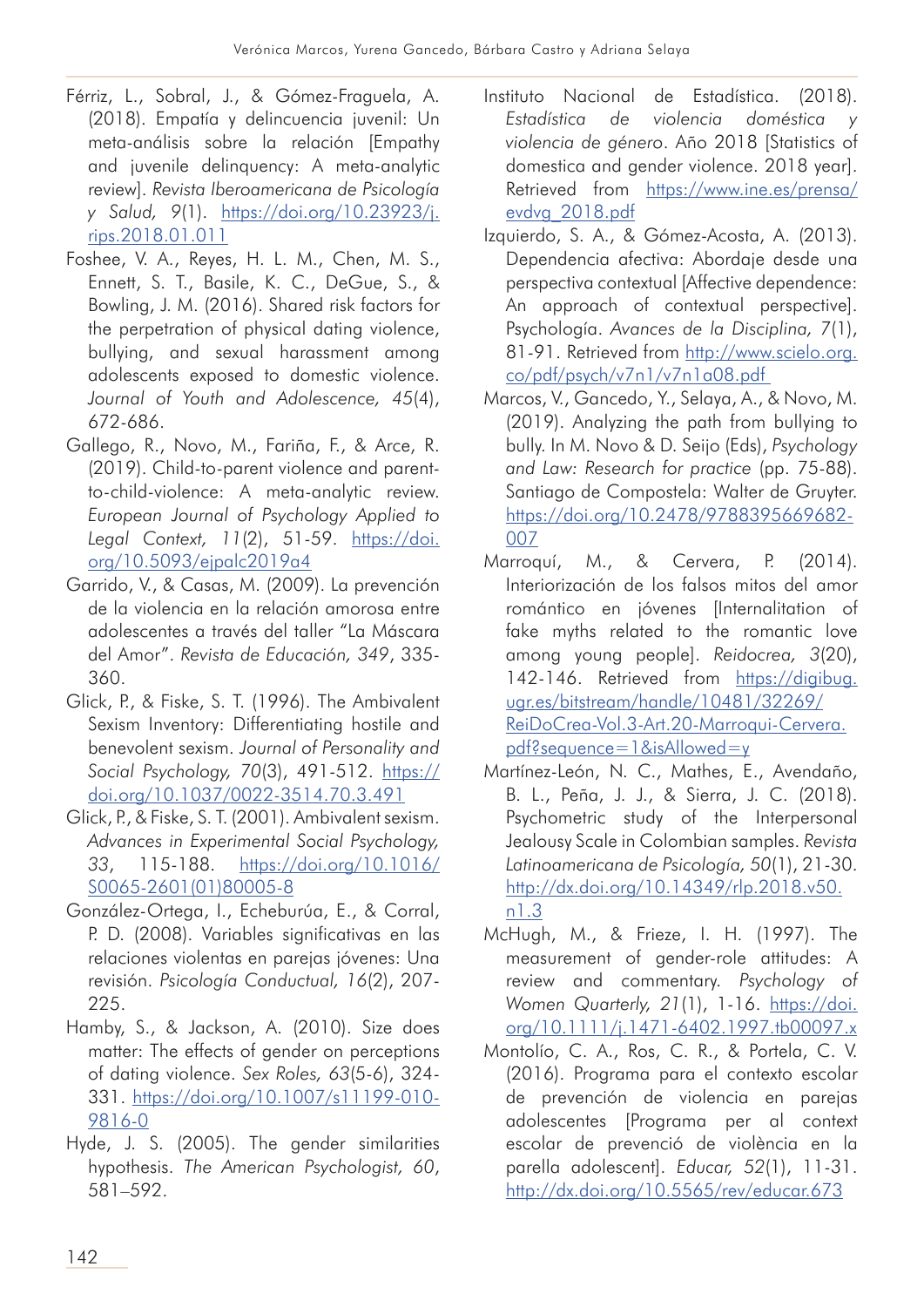- Moral, M. V., García, A., Cuetos, G., & Sirvent, C. (2017). Violencia en el noviazgo, dependencia emocional y autoestima en adolescentes y jóvenes españoles [Dating violence, emotional dependence and self-esteem in spanish adolescents and young adult]. *Revista Iberoamericana de Psicología y Salud, 8*(2), 96-107. https://doi.org/10.23923/j. rips.2017.08.009
- Morrish, L., Rickard, N., Chin, T. C., & Vella-Brodrick, D. A. (2018). Emotion regulation in adolescent well-being and positive education. *Journal of Happiness Studies, 19*(5), 1543- 1564. https://doi.org/10.1007/s10902- 017-9881-y
- Muñoz-Rivas, M. J., Redondo-Rodríguez, N., & Ronzón-Tirado, R. C. (2019). Prevención de la violencia en parejas jóvenes: Evaluando el programa PREVIO [Dating violence prevention: Evaluation of the program PREVIO]. *Revista de Psicología Clínica con Niños y Adolescentes, 6*(3), 1-6. https://doi.org/10.21134/ rpcna.2019.06.2.1
- Nava-Reyes, M. A., Rojas-Solís, J. L., Greathouse, L. M., & Morales, L. A. (2018). Gender roles, sexism and myths of romantic love in Mexican adolescents. *Revista Interamericana de Psicología, 52*(1), 102-111. https://doi. org/10.30849/rip/ijp.v52i1.341
- Novo, M., Fariña, F., Seijo, D., & Arce, R. (2012). Assessment of a community rehabilitation in convicted male intimate-partner violence offenders. *International Journal of Clinical and Health Psychology, 12*(2), 219-234. Retrieved from http://www.aepc.es/ijchp/articulos\_pdf/ ijchp-408.pdf
- Novo, M., Fariña, F., Seijo, D., Vázquez, M. J., & Arce, R. (2019). Assessing the effects of a parental separation education program on mental health problems. *Psicothema, 31*(3), 284-291. https://doi.org/10.7334/ psicothema2018.299
- Novo, M., Herbón, J., & Amado, B. G. (2016). Género y victimización: efectos en la evaluación de la violencia psicológica sutil y manifiesta, apego adulto y tácticas de resolución de conflictos [Victimization and gender: Effects in the evaluation of subtle and

overt violence, adult attachment and conflict resolution tactics]. *Revista Iberoamericana de Psicología y Salud, 7*(2), 89-97. https://doi. org/10.1016/j.rips.2016.05.002

- Özdemir, A., Utkualp, N., & Palloş, A. (2016). Physical and psychosocial effects of the changes in adolescence period. *International Journal of Caring Sciences, 9*(2), 717.
- Pradas, E. & Perles, Novas, F. (2012). Relación del sexismo y dependencia emocional en las estrategias de resolución de conflictos de los adolescentes [Conflict resolution in adolescent couples, sexism and emotional dependence]. *Quaderns de Psicología, 14*(1), 45-60. https:// doi.org/10.5565/rev/qpsicologia.1041
- Recio, P., Cuadrado, I., & Ramos, E. (2007). Propiedades psicométricas de la Escala de Detección de Sexismo en Adolescentes (DSA) [Psychometric properties of the Adolescent Sexism Detection (ASD) Scale]. *Psicothema, 19*(3), 522-528. Retrieved from www. psicothema.com/pdf/3394.pdf
- Rey-Anacona, C. A. (2013). Prevalencia y tipos de maltrato en el noviazgo en adolescentes y adultos jóvenes [Prevalence and types of dating violence in adolescents and young adults] *Terapia Psicológica, 31*(2), 143-154.
- Rey-Anacona, C. A., Cruz, Y. C. G., Jiménez, V. S., & Guajardo, E. S. (2017). Sexismo y agresiones en el noviazgo en adolescentes españoles, chilenos y colombianos. *Behavioral Psychology/Psicología Conductual, 25*(2), 297-315.
- Reyes, H. L. M., Foshee, V. A., Niolon, P. H., Reidy, D. E., & Hall, J. E. (2016). Gender role attitudes and male adolescent dating violence perpetration: Normative beliefs as moderators. *Journal of Youth and Adolescence, 45*(2), 350- 360. https://doi.org/10.1007/s10964-015- 0278-0
- Rodríguez-Castro, Y., Lameiras-Fernández, M., Carrera-Fernández, M. V., & Vallejo-Medina, P. (2013). La fiabilidad y validez de la escala de mitos hacia el amor: las creencias de los y las adolescentes [The reliability and validity of the Myths Scale toward Love: Adolescents' beliefs]. *Revista de Psicología Social, 28*(2), 157-168.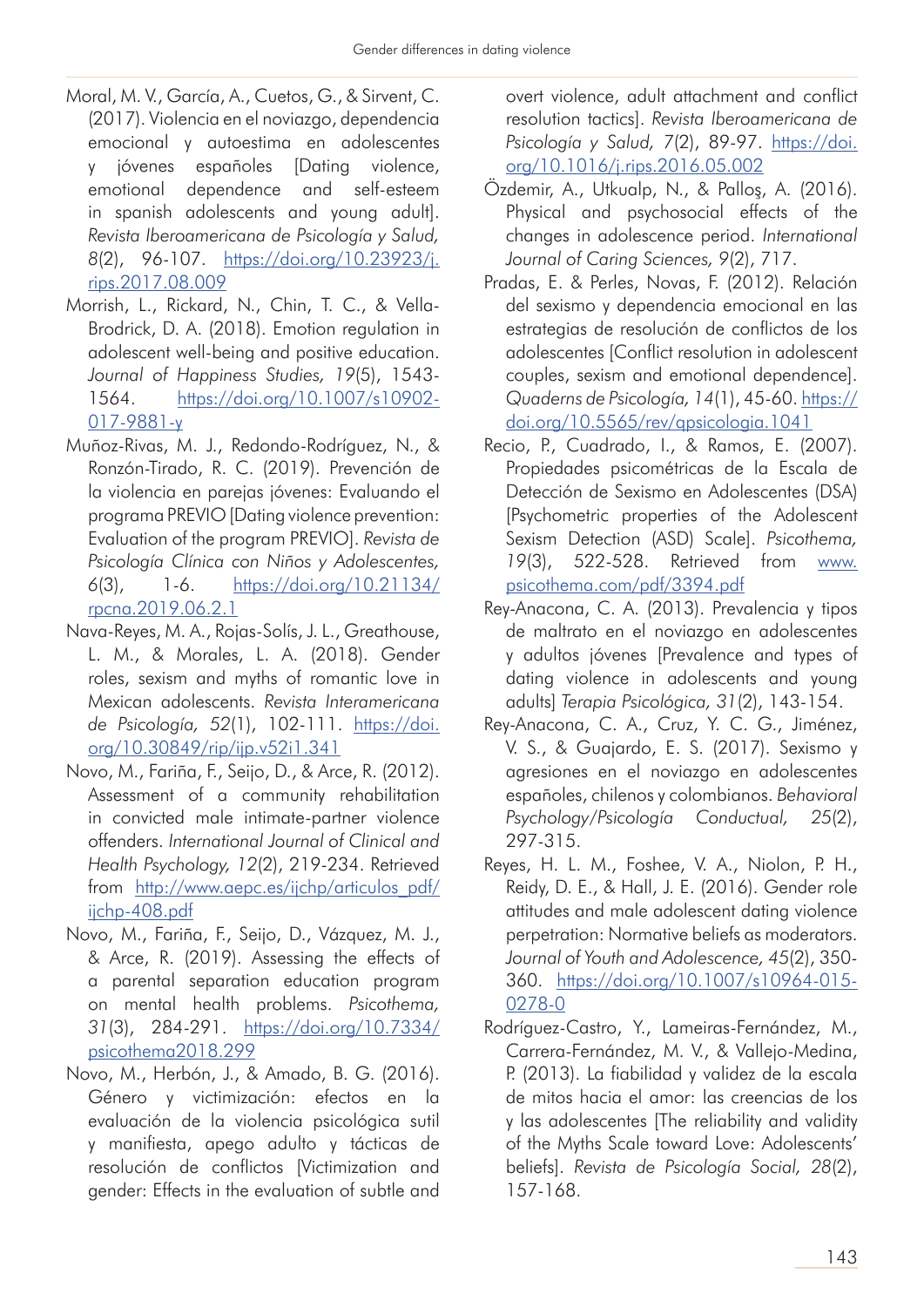- Rodríguez-Díaz, F. J., Herrero, J., Rodríguez-Franco, L., Bringas-Molleda, C., Paíno-Quesada, S. G., & Pérez, B. (2017). Validation of dating violence questionnarie-R (DVQ-R). *International Journal of Clinical and Health Psychology, 17*(1), 77-84. https://doi. org/10.1174/021347413806196708
- Rothman, E. F., & Xuan, Z. (2013). Trends in physical dating violence victimization among U.S. high school students, 1999-2011. *Journal of School Violence, 13*(3), 277-290. https://doi.org/10.1080/15388220.2013. 847377
- Rubio-Garay, F., Carrasco Ortiz, M. A., & García-Rodríguez, B. (2019). Moral disengagement and violence in adolescent and young dating relationships: An exploratory study. *Revista Argentina de Clínica Psicológica, 28*(1), 22- 31.
- Rubio-Garay, F., Carrasco, M. Á., Amor, P. J., & López-González, M. A. (2015). Factores asociados a la violencia en el noviazgo entre adolescentes: Una revisión crítica [Adolescent dating violence related factors: A critical review]. *Anuario de Psicología Jurídica, 25*(1), 47-56. https://doi.org/10.1016/j. apj.2015.01.001
- Rubio-Garay, F., López-González, M. Á., Carrasco, M. Á., & Amor, P. J. (2017). Prevalencia de la violencia en el noviazgo: Una revisión sistemática [The prevalence of dating violence: A systematic review]. *Papeles del Psicólogo, 38*(2), 135-147. 017. https:// doi.org/10.23923/pap.psicol2017.2831
- Salovey, P., Mayer, J. D., Goldman, S. L., Turvey, C., & Palfai, T. P. (1995). Emotional attention, clarity, and repair: Exploring emotional intelligence using the Trait Meta-Mood Scale. En J. W. Pennebaker (Ed.), *Emotion, Disclosure, & Health* (p. 125-154).
- Sánchez, N., Sobral, J., & Seijo, D. (2017). El error judicial en el uso de la prisión preventiva: Personas en prisión que nunca llegan a ser condenadas [Judicial error in preventive prison: People in prison who will never be convicted]. *Revista Iberoamericana de Psicología y Salud, 8*(1), 1-8. https://doi. org/10.23923/j.rips.2017.08.004
- Skvortsova, S. N., & Shumskiy, V. B. (2014). Existential-phenomenological analysis of dependence in close interpersonal relationships. *Existenzanalyse, 31*(1), 4-13.
- Soller, B., Copp, J. E., Haynie, D. L., & Kuhlemeier, A. (2020). Adolescent Dating Violence Victimization and Relationship Dissolution. *Youth & Society, 52*(2), 187-208. https://doi. org/10.1177/0044118X17736537
- Stappenbeck, C. A., Davis, K. C., Cherf, N., Gulati, N. K., & Kajumulo, K. F. (2016). Emotion regulation difficulties moderate the association between heavy episodic drinking and dating violence perpetration among college men. *Journal of Aggression, Maltreatment & Trauma, 25*(9), 921-935. https://doi.org/10.1080/10926771.2016. 1232328
- Sunday, S., Kline, M., Labruna, V., Pelcovitz, D., Salzinger, S., & Kaplan, S. (2011). The role of adolescent physical abuse in adult intimate partner violence. *Journal of Interpersonal Violence, 26*(18), 3773-3789.
- Tuval-Mashiach, R., Walsh, S., Harel, S., & Shulman, S. (2008). Romantic fantasies, crossgender friendships, and romantic experiences in adolescence. *Journal of Adolescent Research, 23*(4), 471-487. https://doi. org/10.1177/0743558407311332
- Urbiola, I., & Estevez, A. (2015). Dependencia emocional y esquemas desadaptativos tempranos en el noviazgo de adolescentes y jóvenes [Emotional dependency and early maladaptive schemas in adolescents and youth dating relationships]. *Behavioral Psychology/Psicología Conductual, 23*(3), 571-587.
- Urbiola, I., Estévez, A., & Iraurgi, I. (2014). Dependencia emocional en el noviazgo de jóvenes y adolescentes (DEN): Desarrollo y validación de un instrumento [Emotional dependency on courtship among youth (EDC): Development and validation of an instrument]. *Ansiedad y Estrés, 20*(2-3), 101- 1145.
- Vagi, K. J., O'Malley, E., Basile, K. C., & Vivolo-Kantor, A. M. (2015). Teen dating violence (physical and sexual) among US high school